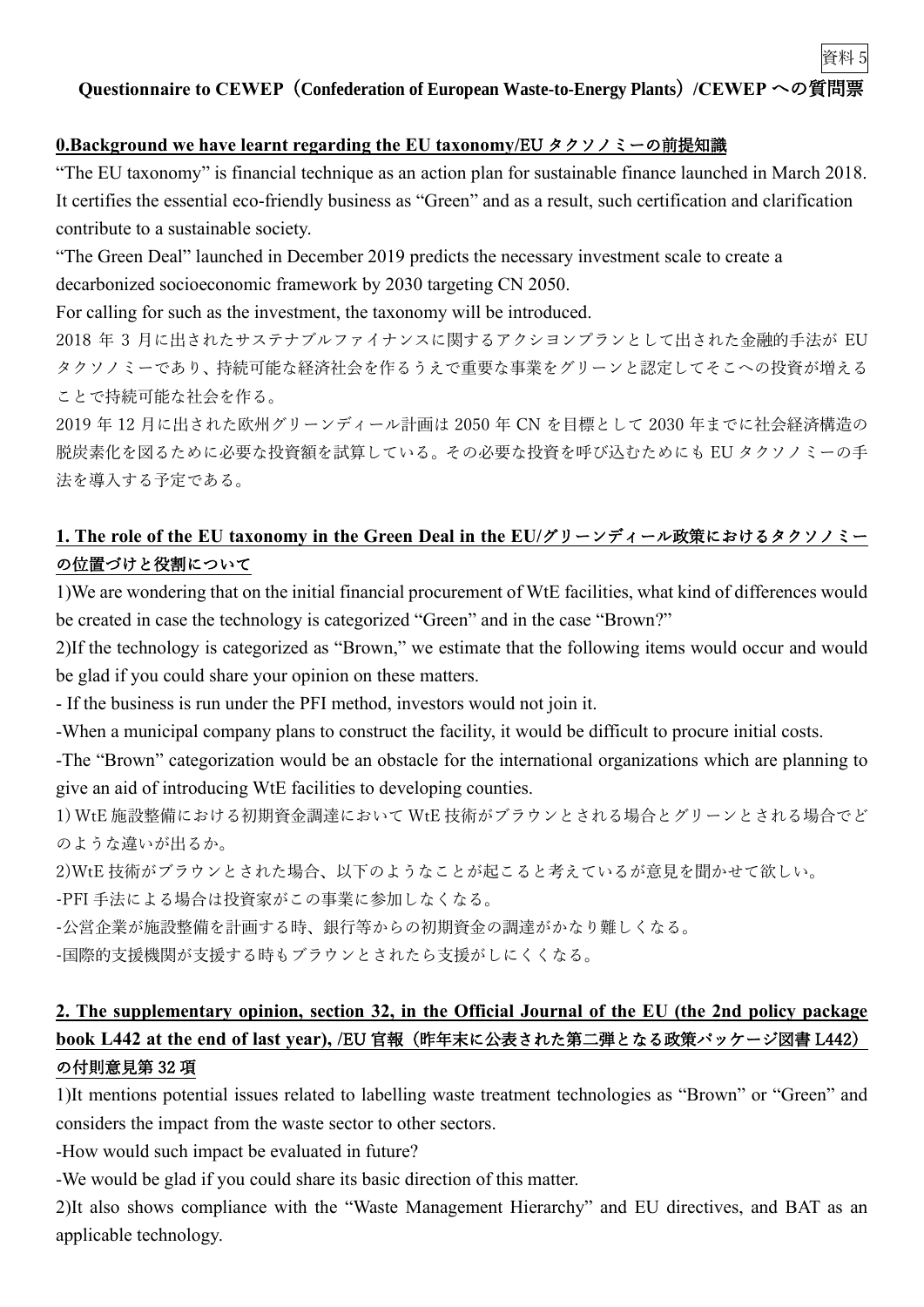### -How would these requirements be applied on this process?

1)廃棄物処理技術のタクソノミー指定に係る今後の課題が示され、廃棄物セクターが与える他のセクターへの影 響を考慮に入れると記載されているが、それはどのように評価されるか。基本的指針をご存じでしたら教えて欲 しい。

2)廃棄物ヒエラルキーと EU 指令の順守、適用技術は BAT であることが示されているが、これらの要件は EU タクソノミーの評価の際にどのように適用されるか。

#### **3. Background of this supplementary opinion, section 32**/官報付則意見 32 項の背景

-What is the reason why some environmental groups are oppose to incineration? -What is the opinion from WtE supporters?

この官報付則意見 32 項が出た背景として、焼却反対派の環境団体等の陳情や消極姿勢の理由はどのようなもの か。それに対して WtE 賛成派の主張はどのようなものか。

### **4. The taxonomy for the developing countries/**発展途上国における EU タクソノミー

The taxonomy related to waste treatment facilities would be applied based on "Waste Management Hierarchy", and "incineration" is categorized a comparatively least favorable option on this hierarchy. However, it is true that "incineration" is the most adequate and effective method to secure sanitary lives and clean environments for developing countries.

-How would the taxonomy take in account the different stage of waste management between each country? ごみ処理施設整備にかかわるタクソノミーの効果について、廃棄物処理のヒエラルキーを前提とすると思うが、 そこでは埋立や焼却は下位の手段となっている。しかし発展途上国の焼却は生活環境・衛生環境確保をするため に最有力で有効な手段である。このように国ごとの状況の違いをこのタクソノミーではどのように考慮するのか。

### **5. Market economy and Carbon border adjustment mechanism/**市場原理における影響と国境調整措置

I suppose that the municipal waste management facilities would not be affected by the taxonomy due to the large amounts of subsidies from the Ministry of the Environment, Japan. On the other hand, the industrial waste management facilities would be affected by the taxonomy because these have operated under the market economy without huge subsidies from the government.

-How do you think that the taxonomy would influence the economy in Japan and countries outside the EU? -How does the carbon border adjustment mechanism function and collaborate with the taxonomy?

我が国の廃棄物処理施設整備は、一般廃棄物においては国の支援が手厚く、このタクソノミーのような投資誘導 の影響は受けないが、産業廃棄物ではやはり市場原理が働いており今後のこの分野の施設整備はかなりタクソノ ミーの影響を受けると考えられる。

タクソノミーはどのように日本や他国の市場経済に影響を及ぼすか。また、その際国境調整炭素措置はどのよう に機能し、タクソノミーとどのように関わってくるか

### **6. Promotion of recycling/**リサイクルの推進

Although Japan has relied on the incineration as a main waste treatment for a long term, and now we are promoting recycling such as avoiding the incineration of plastics and waste oil toward the target Carbon Neutral 2050.

-What kind of policy do you have, for promotion of recycling and waste oil in the EU?